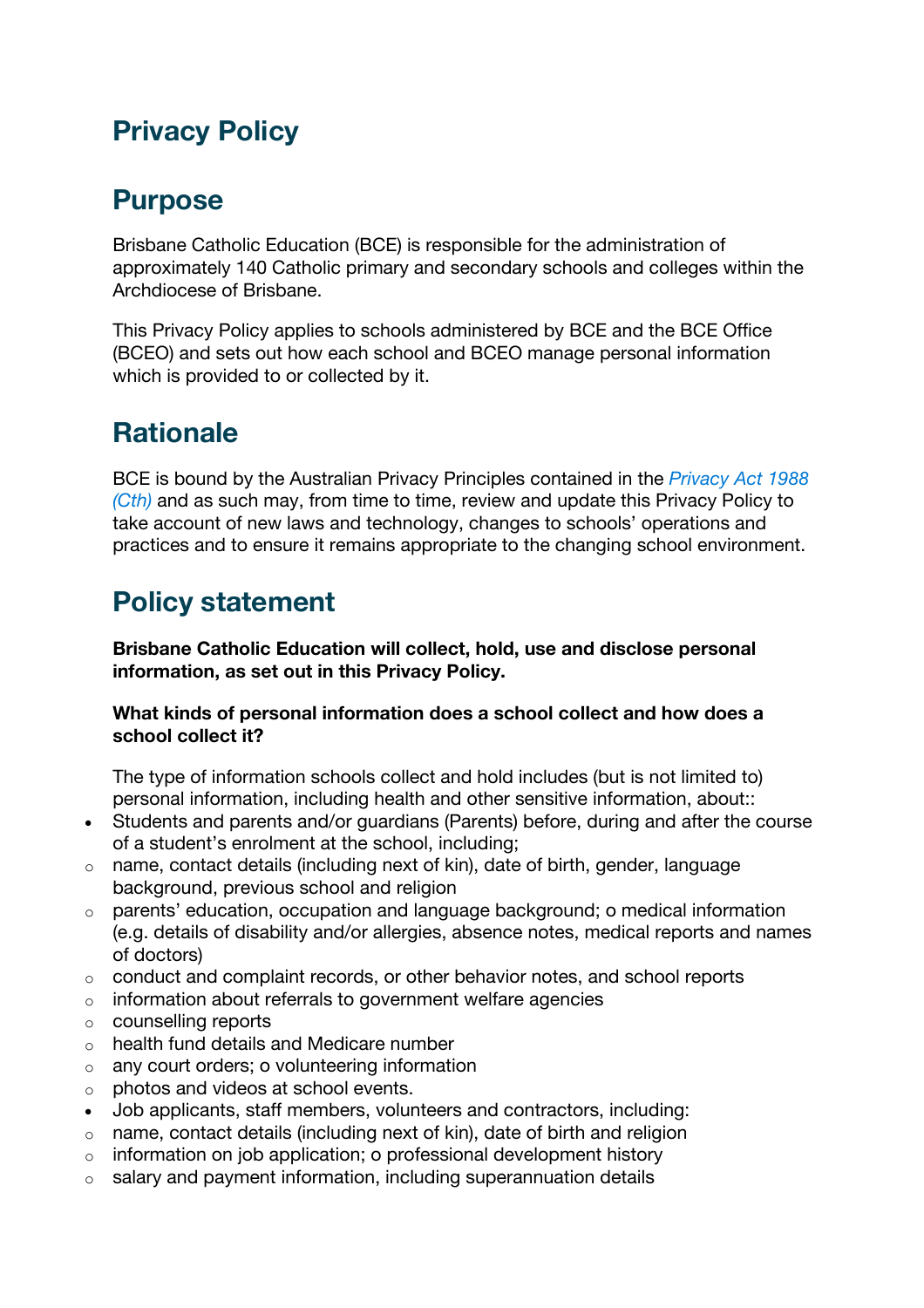- $\circ$  medical information (e.g. details of disability and/or allergies, and medical certificates)
- o complaint records and investigation reports
- $\circ$  leave details; o photos and videos at school events
- o workplace surveillance information
- o work emails and private emails (when using work email address) and Internet browsing history; and
- Other people who come into contact with the school, including name and contact details and any other information necessary for the particular contact with the school.

**Personal information you provide:** A school will generally collect personal information held about an individual by way of forms filled out by Parents or students, face-to-face meetings and interviews, emails and telephone calls. On occasions people other than Parents and students provide personal information.

**Personal information provided by other people:** In some circumstances, a school may be provided with personal information about an individual from a third party, for example, a report provided by a medical professional or a reference from another school.

**Exception in relation to employee records:** Under the Privacy Act 1988 (Cth), the Australian Privacy Principles do not apply to an employee record. As a result, this Privacy Policy does not apply to BCE's treatment of an employee record where the treatment is directly related to a current or former employment relationship between the school and an employee.

## **How will a school use the personal information you provide?**

A school will use personal information it collects from you for the primary purpose of collection, and for such other secondary purposes that are related to the primary purpose of collection and reasonably expected, or for which you have consented.

**Students and Parents:** In relation to personal information of students and Parents, a BCE school's primary purpose of collection is to enable the school to provide a quality Catholic education to the student, exercise its duty of care and perform necessary associated administrative activities, which will enable students to take part in all the activities of the school. This includes satisfying the needs of Parents, the needs of the student and the needs of BCE and the school throughout the whole period the student is enrolled at the school.

The purposes for which BCE and its schools use personal information of students and Parents include:

- to keep parents informed about matters related to their child's schooling through correspondence, newsletters and magazines;
- day to day administration;
- looking after students' educational, social, spiritual and medical well-being;
- seeking donations and marketing for the school; and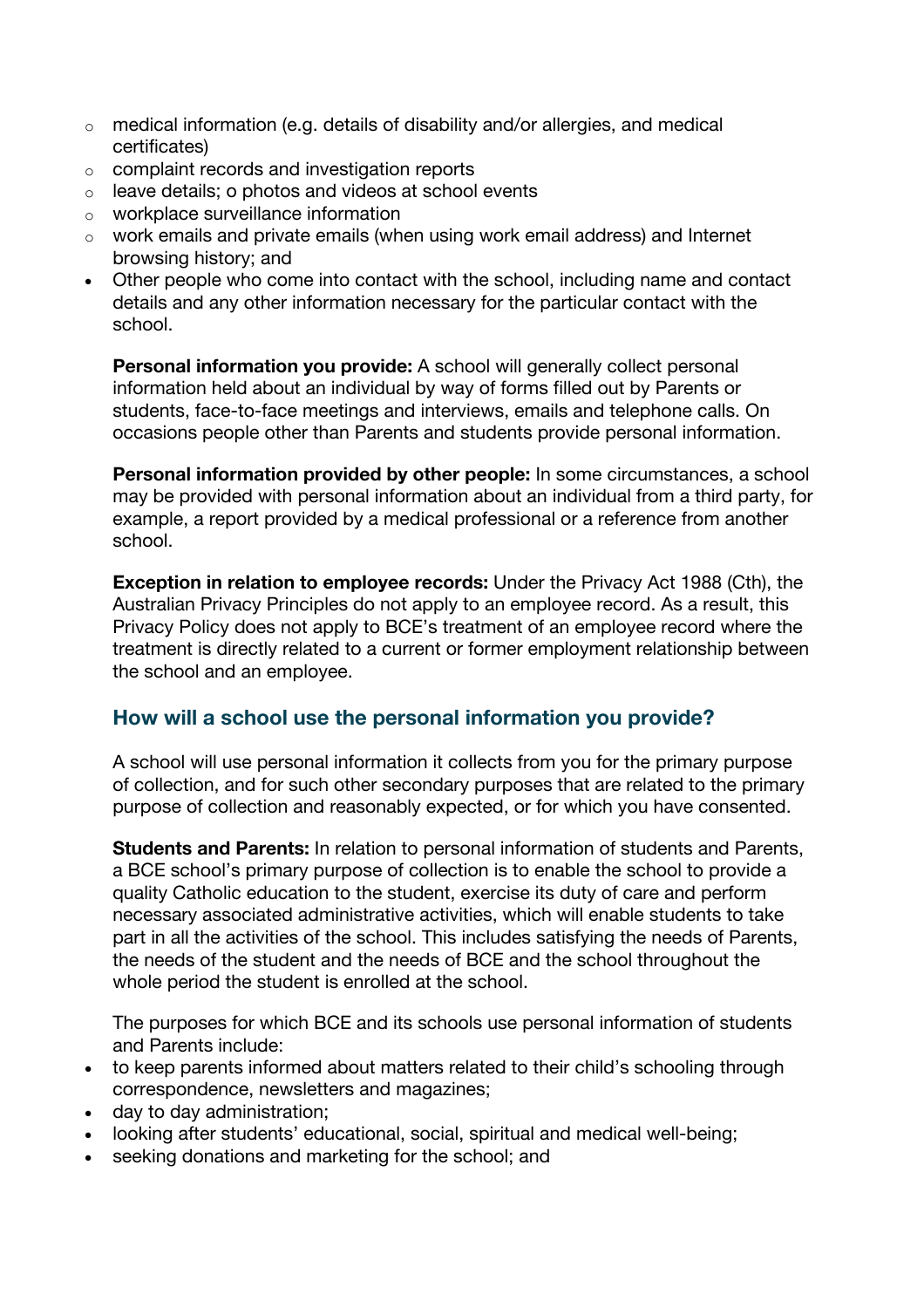• to satisfy BCE's and the school's legal obligations and allow the school to discharge its duty of care.

In some cases where a school requests personal information about a student or Parent, if the information requested is not obtained, the school may not be able to enrol or continue the enrolment of the student or permit the student to take part in a particular activity.

Job applicants, staff members and contractors: In relation to the personal information of job applicants, staff members and contractors, BCE and a school's primary purpose of collection is to assess and (if successful) engage the applicant, staff member or contractor, as the case may be.

The purposes for which BCE and a school use personal information of job applicants, staff members and contractors include:

- in administering the individual's employment or contract, as the case may be;
- for insurance purposes:
- seeking funds and marketing for the school; and
- to satisfy BCE's and the school's legal obligations, for example, in relation to child protection legislation.

**Volunteers:** A school also obtains personal information about volunteers who assist the school in its functions or conduct associated activities, such as alumni associations, to enable the school and the volunteers to work together.

**Marketing and fundraising:** BCE schools treat marketing and seeking donations for the future growth and development of the school as an important part of ensuring that the school continues to be a quality learning environment in which students and staff thrive. Personal information held by a school may be disclosed to an organisation that assists in the school's fundraising, for example, the school's Foundation or alumni organisation, church and parish authorities or the Catholic Archdiocese of Brisbane. Parents, staff, contractors and other members of the wider school community may from time to time receive fundraising information. School publications, like newspapers and magazines, which include personal information, may be used for marketing purposes.

**Exception in relation to related schools:** The Privacy Act 1988 (Cth) allows each school, being legally related to each of the other schools administered by BCE to share personal (but not sensitive) information with other BCE administered schools and colleges. Other schools administered by BCE may then only use this personal information for the purpose for which it was originally collected by the BCE school. This allows schools to transfer information between them, for example, when a student transfers from one BCE school to another.

#### **Who might a school disclose personal information to and store information with?**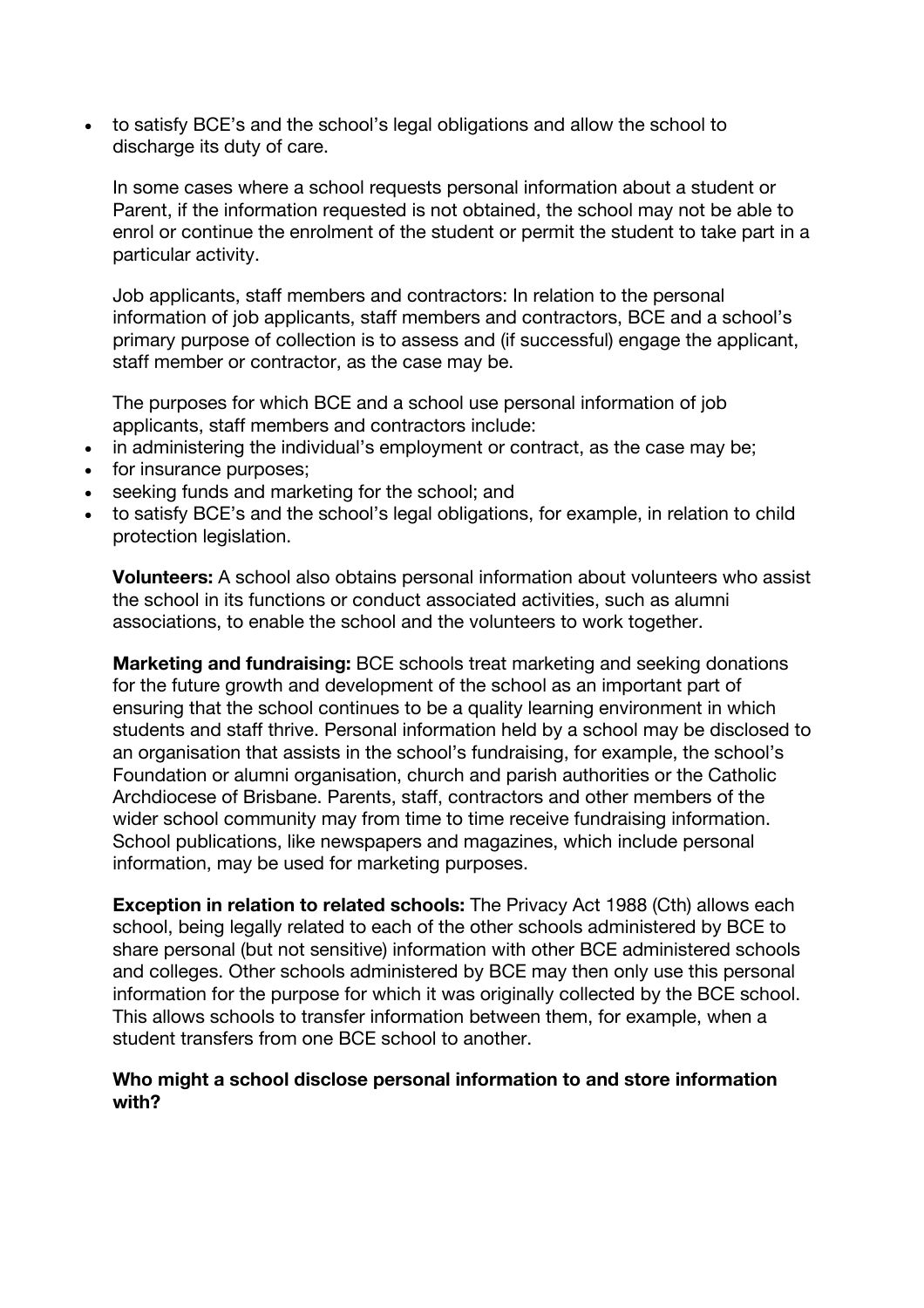A school may disclose personal information, including sensitive information, held about an individual for educational, administrative and support purposes. This may include to:

- other schools and teachers at those schools
- government departments (including for policy and funding purposes)
- the Brisbane Catholic Education Office, the school's parish, and other related church agencies/entities
- medical practitioners
- people providing educational, support and health services to the school including specialist, visiting teachers, sports coaches, volunteers and counsellors
- providers of specialist advisory services and assistance to the school, including in the area of Human Resources, child protection and students with additional needs
- providers of learning and assessment tools
- assessment and educational authorities, including the Australian Curriculum, Assessment and Reporting Authority (ACARA) and NAPLAN Test Administration Authorities (who will disclose it to the entity that manages the online platform for NAPLAN)
- people providing administrative and financial services to the school
- recipients of school publications, such as newsletters and magazines
- Parents
- anyone you authorise the school to disclose information to and
- anyone to whom we are required to disclose information by law, including child protection laws.

**Sending and storing information overseas:** A school may disclose personal information about an individual to overseas recipients, for instance, to facilitate a school exchange. However, a school will not send personal information about an individual outside Australia without:

- obtaining the consent of the individual (in some cases the consent will be implied); or
- otherwise complying with the Australian Privacy Principles or other applicable privacy legislation.

The school may use online or 'cloud' service providers to store personal information and to provide services to the school that involve the use of personal information, such as services relating to email, instant messaging and education and assessment applications. Some limited personal information may also be provided to these service providers to enable them to authenticate users that access their services. This personal information may be stored in the 'cloud' which means that it may reside on a cloud service provider's server which may be situated outside Australia.

An example of such a cloud service provider is Microsoft. Microsoft provides 'Office365' (O365) including email, file storage and processes limiting personal information for this purpose. School personnel, BCE and their service providers may have ability to access, monitor, use or disclose emails, communications (e.g. instant messaging), documents and associated administrative data for the purposes of administering O365 and ensuring its proper use.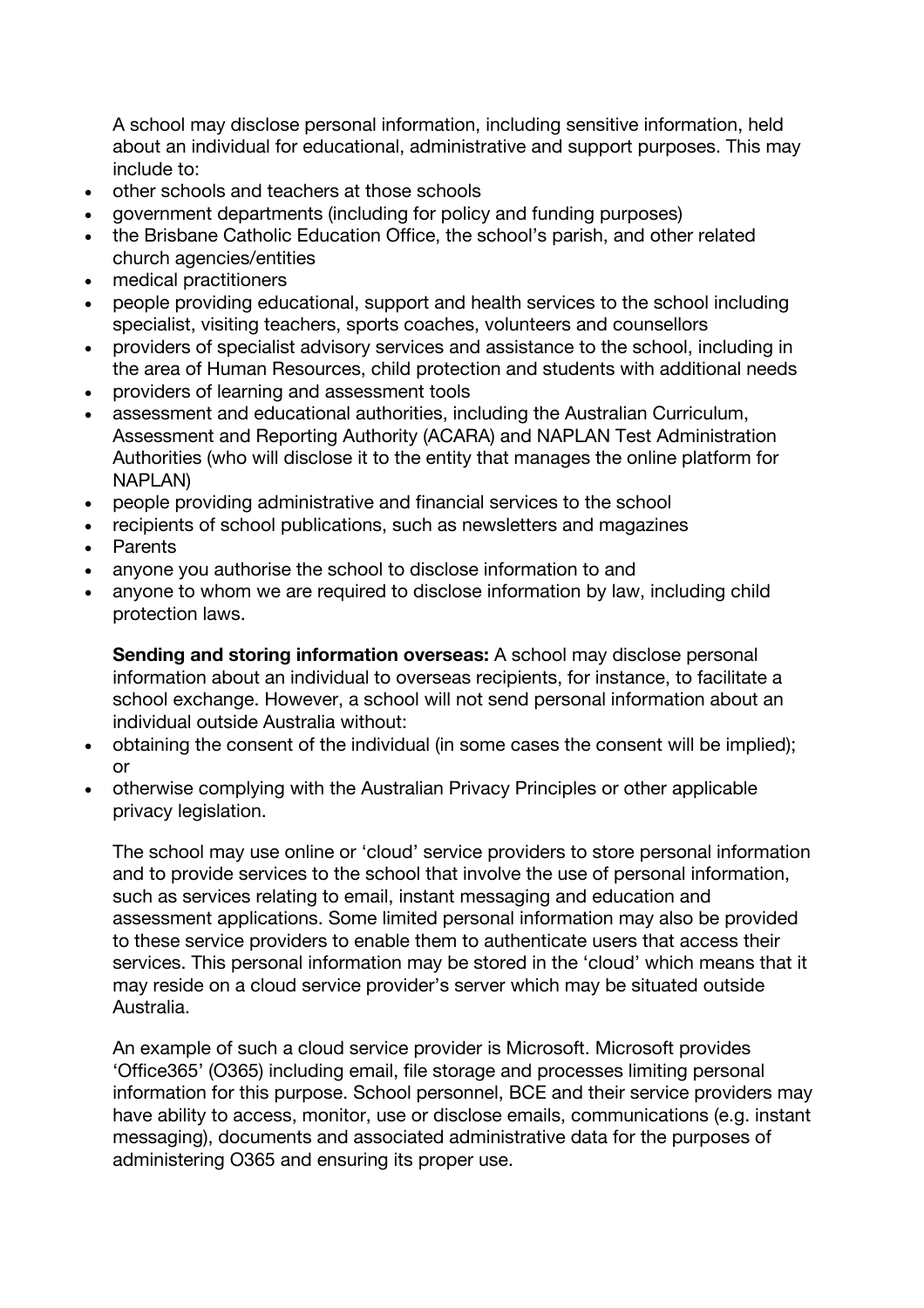## **How does a school treat sensitive information?**

In referring to 'sensitive information', a school means: information relating to a person's racial or ethnic origin, political opinions, religion, trade union or other professional or trade association membership, philosophical beliefs, sexual orientation or practices or criminal record, that is also personal information; health information and biometric information about an individual. Sensitive information will be used and disclosed only for the purpose for which it was provided or a directly related secondary purpose, unless you agree otherwise, or the use or disclosure of sensitive information is allowed by law.

## **Management and security of personal information**

BCE and the schools' staff are required to respect the confidentiality of students' and Parents' personal information and the privacy of individuals. Each school has in place steps to protect the personal information the school holds from misuse, interference and loss, unauthorised access, modification or disclosure by use of various methods including locked storage of paper records and password access rights to computerised records.

## **Access and correction of personal information**

Under the Privacy Act 1988 (Cth), an individual has the right to seek and obtain access to any personal information which BCE or a school holds about them and to advise BCE or the school of any perceived inaccuracy. There are some exceptions to this right set out in the Act.

Students will generally be able to access and update their personal information through their Parents, but older students may seek access and correction themselves.

There are some exceptions to these rights set out in the applicable legislation.

To make a request to access or update any personal information that BCE or a school holds about you or your child, please contact the school's principal in writing.

The school may require you to verify your identity and specify what information you require.

The school may charge a fee to cover the cost of verifying your application and locating, retrieving, reviewing and copying any material requested. If the information sought is extensive, the school will advise the likely cost in advance. If we cannot provide you with access to that information, we will provide you with written notice explaining the reasons for refusal, where appropriate.

### **Consent and rights of access to the personal information of students**